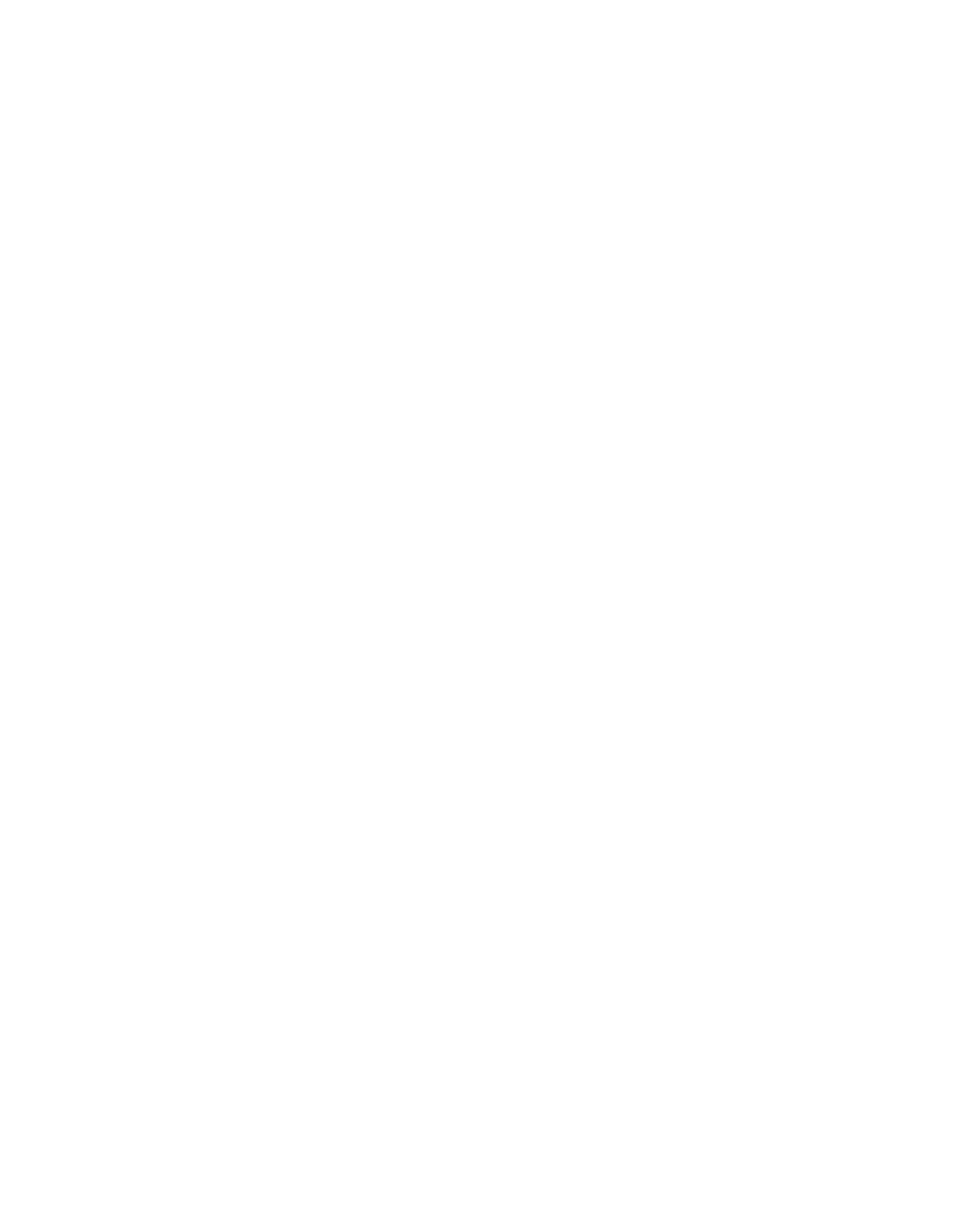### **Table of Contents**

#### Page

#### **Appendices**

| 2010 Commissioners, Staff and Consultants |
|-------------------------------------------|
|                                           |

- 2 Project Reviews
- 3 Stream Monitoring
- 4 Lake Monitoring
- 5 River Watch
- 6 Media Release
- 7 Financial Reporting

This report was prepared

for the Pioneer‐Sarah Creek Watershed Management Commission

#### by JASS, Inc.

#### Questions regarding this report should be directed to JASS, 763.553.1144 or judie@jass.biz.

We gratefully acknowledge the assistance of: Rich Brasch, Three Rivers Park District Brian Johnson, Metropolitan Council Mary Karius, Hennepin County Department of Environmental Services (HCDES) James Kujawa, Hennepin County Department of Environmental Services (HCDES) Brian Vlach, Three Rivers Park District

*Cover Photograph: Shoreline restoration project, Lake Independence, by Amy LeMieux*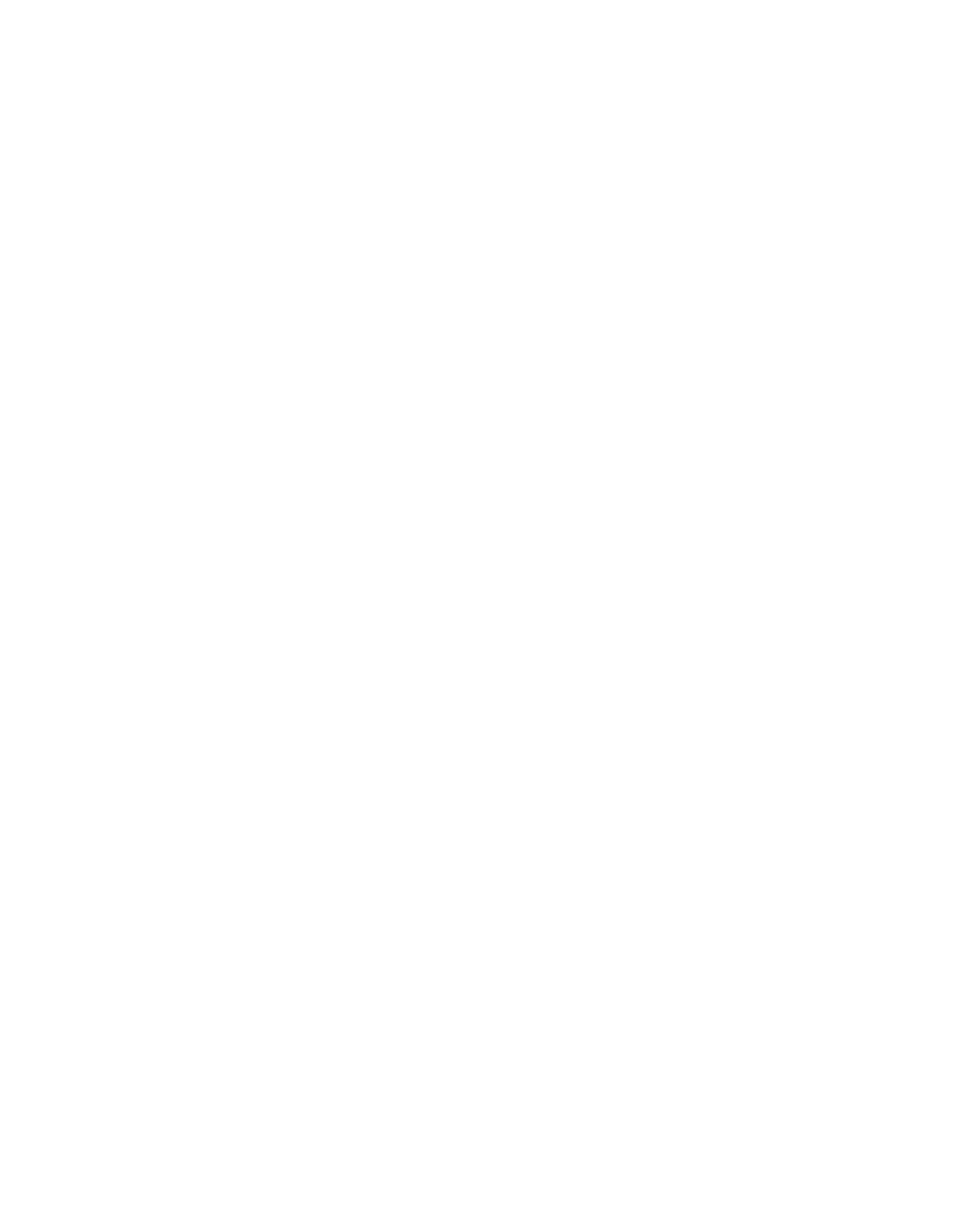### **Annual Activity Report.**

This annual activity report has been prepared by the Pioneer‐Sarah Creek Watershed Management Commission in accordance with the annual reporting requirements of Minnesota Rules Chapter 8410.0150, Subps. 2 and 3. It summarizes the activities undertaken by the Commission during calendar year 2010.

In 2008 the Commission participated in a Level II Performance Review and Assistance Program (PRAP) review by the Board of Water Resources (BWSR). In response to the review, it is a goal of the Commission to ensure timely submittal of its annual activity report. In the past the Commission's annual report provided a great amount of detail and served for the Commission and the public record as a stand‐alone compendium of all the activities, studies, and programs undertaken in the previous year. It contained extracts and summaries from reports produced not only by Commission staff but also by other agency staff as well as the annual financial audit. Many of those reports are generally not available until at least April or even later, depending on how monitoring samples are processed and the results compiled.

The Commission now limits the contents of its *Activity Reports* to the information required by the Rules and will incorporate detailed information about monitoring findings and other special studies into its appendices, which will be published as the information becomes available. The Commission will focus the Activity Report on a more detailed self‐assessment of progress toward management plan goals and the preparation of a more detailed annual work plan. In future years, this work will be accomplished prior to the Commission's annual budget work session so it can be incorporated into the annual activity report for submittal by the end of April. These discussions will also be used to develop budgets for the coming year.

**The Pioneer‐Sarah Creek Watershed Management Commission** was established to protect and manage the natural resources of the Pioneer and Sarah Creek watersheds. It is a joint powers watershed organization formed as required under MN Statutes 103B.201‐103B.255 and MN Rules Chapter 8410. A Board of Commissioners comprised of representatives appointed by the member communities was established as the governing body of the Commission. Its current membership is comprised of the cities of Greenfield, Independence, Loretto, Maple Plain, Medina, and Minnetrista. The table in *Appendix 1* shows the names of the Commissioners appointed to serve in 2010.

**Meetings.** The Commission meets monthly at 4:00 p.m. on the third Thursday at Independence City Hall. The meetings are open to the public and visitors are welcome. Meeting notices, agendas, and approved minutes are posted on the Commission's website, www.pioneersarahcreek.org.

**Staff and Consultants.** The Commission has no employees. Independent consultants perform technical, legal, administrative, auditing, and wetland services for the Commission and are selected biannually. The current staff and consultants are also listed in *Appendix 1.*

**The Watershed.** Located entirely within western Hennepin County, the Pioneer‐Sarah Creek watershed covers approximately 70.5 square miles and includes the watersheds of Pioneer and Sarah Creeks. The Crow River demarcates most of the northern boundary. Portions or all of the six member cities are within the legal boundaries of the Pioneer-Sarah Creek watershed and are listed in Table 1. A map of the watershed can be viewed on the Commission's website.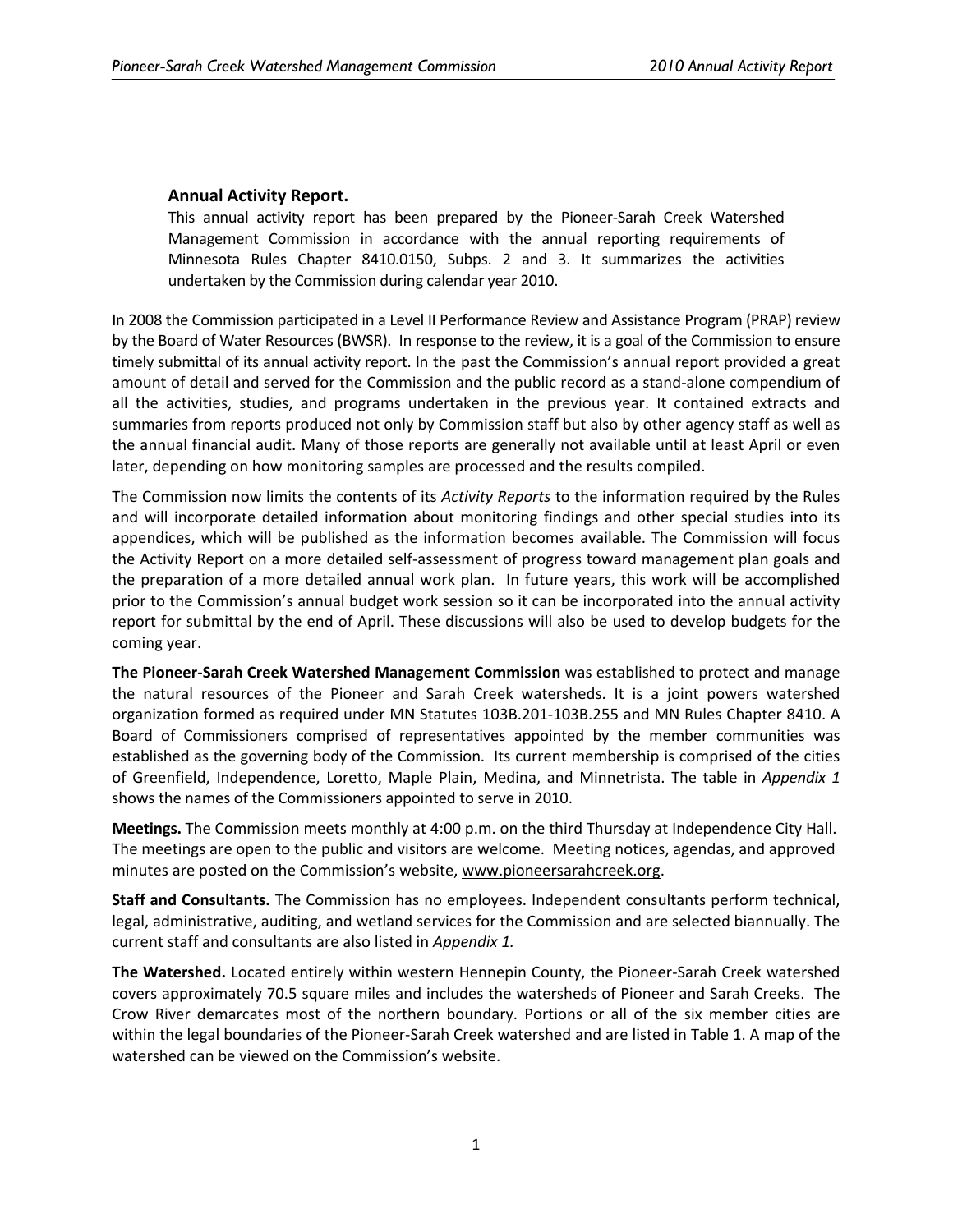| Local Government Unit | Area Within Watershed<br>(Square Miles) | Percent of Watershed |
|-----------------------|-----------------------------------------|----------------------|
| Greenfield            | 21.5                                    | 30%                  |
| Independence          | 29.7                                    | 42%                  |
| Loretto               | 0.3                                     | 0.4%                 |
| Maple Plain           | 0.8                                     | 1.1%                 |
| Medina                | 7.5                                     | 10%                  |
| Minnetrista           | 10.7                                    | 15%                  |
| TOTAL:                | 70.5                                    |                      |

**Table 1 Area of Members within the Pioneer‐Sarah Creek Watershed**

**Watershed Management Plan.** The Pioneer‐Sarah Creek Watershed Management Commission adopted its second generation Comprehensive Watershed Management Plan on December 16, 2004. The plan can be viewed at http://pioneersarahcreek.org/mgmtplan.shtml.

The second generation plan includes a section that identifies a number of goals and policies that conform to the overall purpose specified in Minnesota Statutes Section 103B.201. These goals and policies address issues related to water quantity, water quality, recreation, fish and wildlife, enhancement of public participation, information and education, and management of the public ditch system, groundwater, shorelands, wetlands, and soil erosion.

No amendments to the Management Plan have been adopted.

**Local Water Management Plans.**  Member communities must prepare and adopt their own water management plans. Local plans must comply with MN Statutes, Sec. 103B.235 and MN Rules 8410.0160 and 8410.0170 regarding content. Under the statutes, member cities are required to revise their plans to conform with the Commission's plan. Table 2 shows the status of the members' local plans.

| Community    | <b>Status at 2010 Year-End</b> |
|--------------|--------------------------------|
| Greenfield   | Approved May 2010              |
| Independence | Approved October 2010          |
| Loretto      | Approved January 2009          |
| Maple Plain  | Approved December 2008         |
| Medina       | Approved July 2009             |
| Minnetrista  | Approved April 2009            |

**Table 2 Status of Local Stormwater Management Plans**

**Status of 2010 Objectives.** Following is a summary of the work undertaken by the Pioneer‐Sarah Creek Watershed Management Commission in 2010 to meet the goals, objectives, and projected work plan outlined in its *2009 Annual Report.*

*§ Continue to review Local Stormwater Management Plans for conformance with the Commission's Watershed Management Plan.* The plans for Greenfield and Independence were approved in 2010. Local plans for all six member communities have now been approved.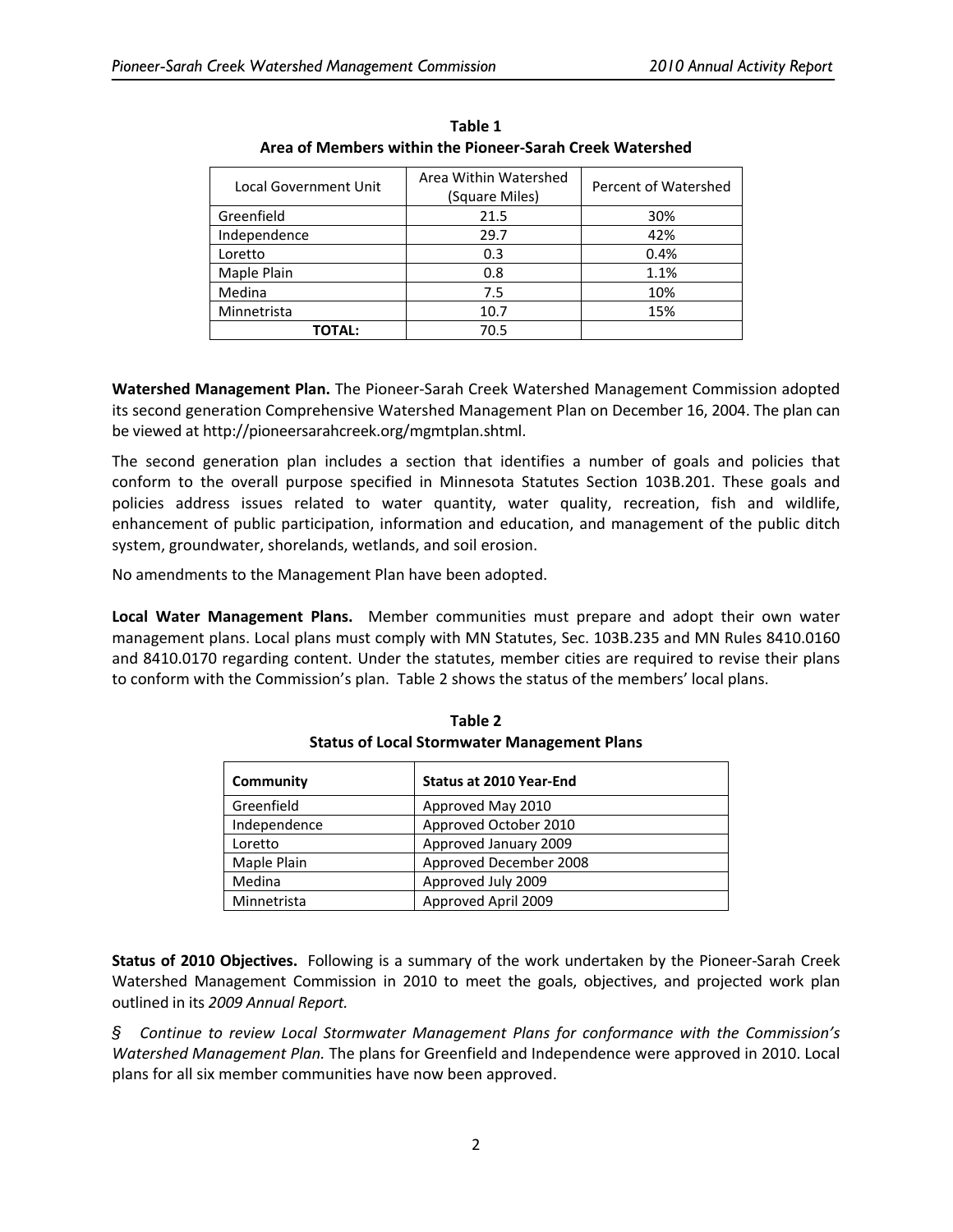*§ Continue to review local development/redevelopment plans for conformance with the standards outlined in the Commission's second generation Watershed Management Plan.* Projects were reviewed for erosion and sediment control, wetland, floodplain and stormwater management, as well as Department of Natural Resources (DNR) permits. The Commission's technical staff reviewed seven projects in 2010. Staff also reviewed the comprehensive plan and local water management plan from two cities. A list of each project, its location, and the critical areas reviewed is attached as *Appendix 2.*

*§ Serve as the local government unit (LGU) for administering the Wetland Conservation Act (WCA) for the cities of Greenfield, Loretto and Maple Plain.* The Commission reviewed no plans involving wetlands and received no new wetland banking applications in 2010. They participated in four TEPs and one new potential WCA violation within the watershed was investigated in 2010. The Commission's goal is to assure that WCA rules are properly implemented, wetland violations are resolved and replacement plans are reviewed.

*§ Conduct stream monitoring program to track water quality and quantity conditions.* After a hiatus due to budget constraints, the Commission resumed its stream monitoring program in 2010. Automated monitoring stations located at the outlets of Pioneer and Sarah Creeks provide both flow and water quality monitoring data. Tipping bucket rain gauges are also maintained at both sites. The Commission works with the Three Rivers Park District (TRPD) to operate these stations. It is a goal of the Commission to determine pollutant loading and measure continuous flow in both creeks. Details of the monitoring program and results will be included in *Appendix 3* when they come available.

*§ Conduct lake monitoring program to track water quality conditions.* Monitored Halfmoon, Independence, Sarah, Spurzem and the east and west bays of Whaletail lakes in cooperation with Three Rivers Park District. The District's 2010 lake sampling results are included in *Appendix 4*.

Funded the monitoring of Ardmore, Hafften, Little Long and Peter Lakes through Metropolitan Council's Citizen Assisted Monitoring Program (CAMP). Excerpts from the 2010 CAMP Report regarding these lakes will be included in *Appendix 4* when they are available. The full report can be requested from Brian Johnson of the Metropolitan Council, brian.johnson@metc.state.mn.us. A table in *Appendix 4* shows the Commission's lake monitoring schedule. As the Commission continues to implement its second generation Management Plan, goals for these lakes will be constantly evaluated.

*§ Promote river stewardship through the River Watch program. Encourage participation by local school students and their teachers.* Under the guidance of the Hennepin County Department of Environmental Services (HCDES), students from Rockford High School and West Lutheran High School monitored sites on Pioneer Creek and the Crow River. *River Watch 2010,* available from HCDES, includes results from all the Hennepin County monitoring sites. Excerpts from the report on these sites are included in *Appendix 5.* The complete report is available at http://www.co. hennepin.mn.us, keyword River Watch.

*§ Undertake elements of a Surface Water Assessment Grant awarded to the Commission to complete a condition assessment for all unassessed or partially asssessed lakes and streams throughout the Pioneer‐ Sarah Creek watershed.* Begun in spring 2010, this project will utilize volunteer monitoring for ~30% of the effort to assess the health of Schwappauff, Rattail, Robina, Irene, Rice, Mud and Buck lakes and three stream reaches (Sarah Creek Mouth, Pioneer Creek Mouth and Pioneer Creek at Copland Road) using a range of water chemistry measurement endpoints. The project will be implemented as a collaborative effort through the Comission, Hennepin County Environmental Services and Three Rivers Park District. Results from this project will be used to implement a watershed‐wide TMDL in the coming years. The SWAG project will be completed in 2012.

*§ Continue to develop the Nutrient TMDL and Implementation Plan for Lake Sarah.* The Draft TMDL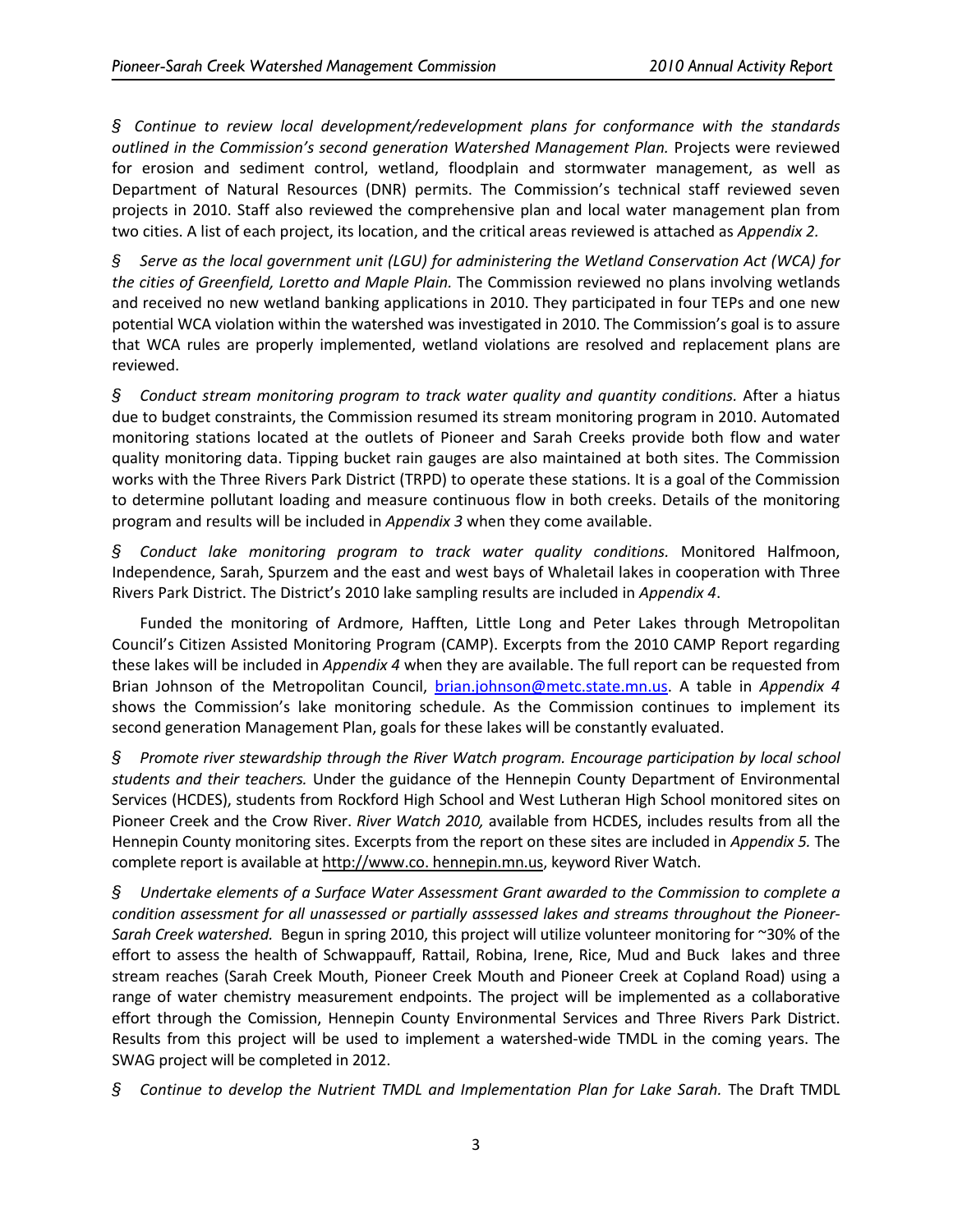was forwarded to the Environmental Protection Agency (EPA) for preliminary review in summer 2010 and was returned with a few minor comments. At year-end the draft was under MPCA review. The public comment period ended on November 10, 2010. The Commission held a public informational meeting after their regular October 21, 2010 meeting.

*§ Seek grant funding to assist with the costs associated with development of a watershed‐wide TMDL and implementing impairment‐reducing projects.* This goal will be pursued more aggressively as the timing of the TMDL nears (anticipated 2013‐2014).

*§ Continue as a member of the West Metro Water Alliance (WMWA).* The group was formalized in 2010. Its mission is to create joint educational programming for citizens, municipal employees and educators. Along with the Bassett Creek, Elm Creek, Shingle Creek and West Mississippi Watershed Management Commissions created a west metro-wide education and public outreach plan. Members of WMWA and other metro watershed organizations collaborated to develop and distribute two brochures, *Commercial Snow and Ice Care* and *Residential Snow and Ice Care.*

*§ Redesign and maintain the Commission's website to provide news to area residents.* The Watershed Management Plan, monthly meeting materials, project reviews, Annual Reports, water monitoring results, and other watershed‐related information are posted there (*Appendix 6*). In 2009 the Commission accepted a bid to redesign the website to incorporate the latest technologies and interactive capabilities. The website is being updated as budget allows.

*§ Adopt personnel policies as recommended by BWSR.* The Commission has no employees. Staff will work with BWSR to address administrative guidance for Commissioners such as filing for per diem, travel expenses and conference or special meeting attendance. Since BWSR deemed this recommendation to be a low priority, it will be addressed in 2011.

*§ Adopt a 2011 operating budget.* At its June 17, 2010 meeting, the Commission approved a 2011 operating budget totaling \$164,070. Assessments to the member communities equal \$74,260; revenue derived from project fees, wetland fees, and interest income totals \$11,500; funding from grants and cooperative programs is estimated at \$33,280; and \$30,030 will be taken from reserves. In addition, the Commissioners also approved a supplemental assessment to the membership of \$15,000 for development of the Commission's third generation Watershed Management Plan. *(Appendix 7)*

*§ Undertake a survey of lakeshed residents to determine the extent of their knowledge of how runoff affects the health of their lakes.* Supported the Minnesota Lakes at Risk Campaign conducted by the Lake Sarah Improvement Association. The *MN Lakes at Risk* CD along with a seven question assessment was mailed to 185 lakeshore owners, 100 lakeshed homeowners, and 100 lakeshed farm owners.

*§ Conduct a strategic planning session to address relevance of current rules and standards and considered updates where necessary.* Discussed elements of a revised Capital Improvement Program and developed a proposed budget to fund the projectsidentified in the CIP. This discussion was ongoing at 2010 year‐end.

*§ Publish an Annual Activity Report summarizing the Commission's yearly activities and financial reporting.* The 2009 report was accepted by the Commission at their April 15, 2010 meeting.

**Interest Proposals.** The required biennial solicitation for interest proposals for administrative, legal, technical and wetland consulting services will be published in the January 31, 2011 edition of the *State Register.* The Commission's current consultants are listed in *Appendix 1.*

**Financial Reporting.**  *Appendix 7* includes the Commission's approved budget for 2010, a report of revenues and expenditures for 2010, and the 2010 Audit Report prepared by Johnson & Company, Ltd., Certified Public Accountants. The Commission's Joint Powers Agreement provides that each member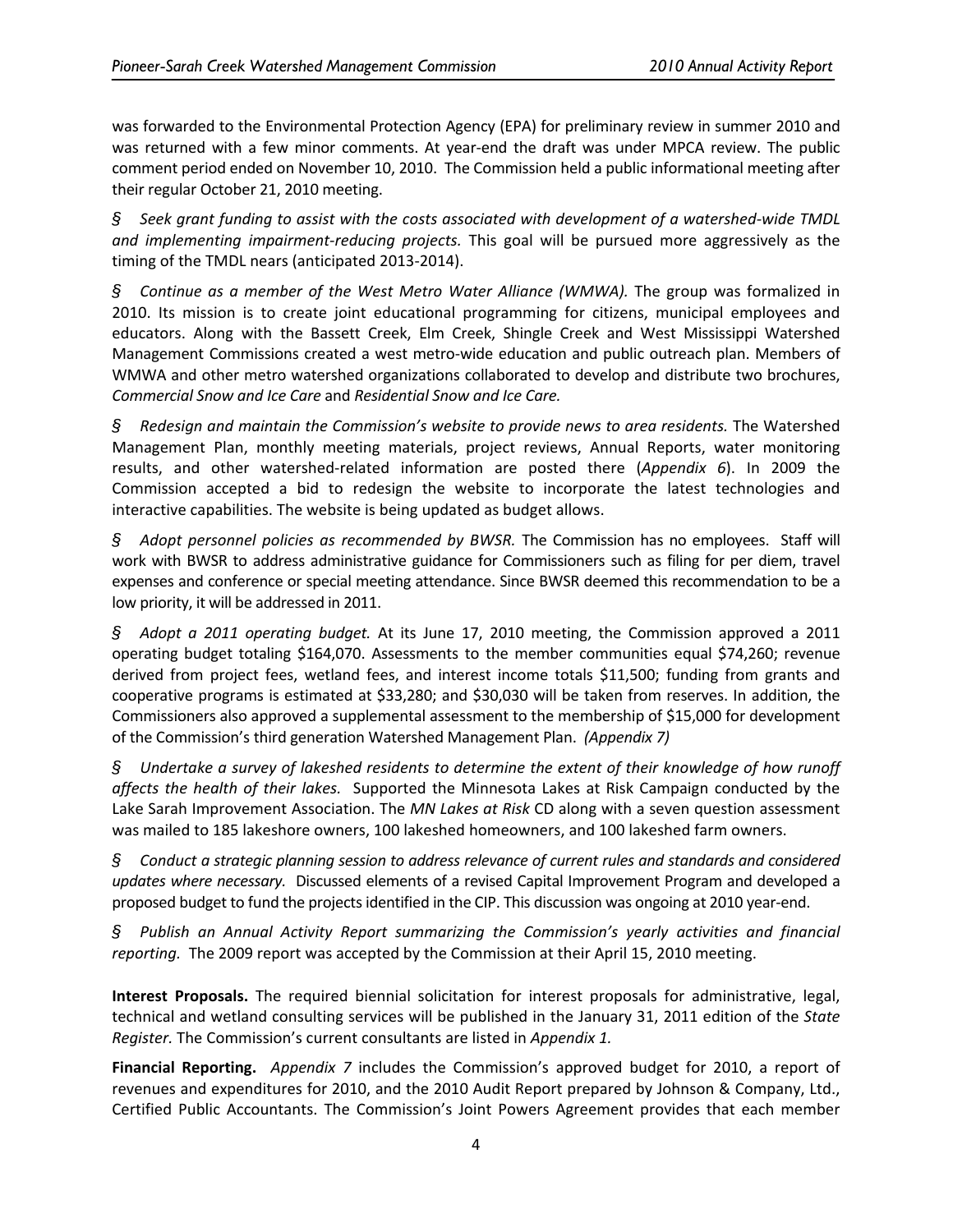community contributes toward the annual operating budget based on its share of the total market value of all property within the watershed. The 2010 cost allocations to the members are shown as part of the Operating Budget found in *Appendix 7.*

Of the \$134,500 operating budget approved by the Commission for 2010, revenue of \$14,000 was projected as proceeds from application fees and \$500 from interest income, resulting in assessments to members totaling \$72,800. \$47,200 was projected as coming from reserves.

The Pioneer‐Sarah Creek Watershed Management Commission maintains a checking account at US Bank for current expenses and rolls uncommitted monies to its account in the 4M Fund, the Minnesota Municipal Money Market Fund. Amounts paid by the Commission per the 2010 Audit (*Appendix 7*) are asfollows:

| General engineering    | \$8,664   |
|------------------------|-----------|
| General administration | \$54,776  |
| Education              | \$9,972   |
| Programs               | \$7,870   |
| Projects               | \$30,275  |
| Total                  | \$111,557 |

General engineering work includes review of local plans, review of development/redevelopment projects, attendance at meetings and other technical services. General administration includes support to technical staff, attendance at meetings, insurance premiums, annual audit, legal counsel, tracking grant opportunities, management plan amendments, and other non‐engineering services.

**Wetland Banking.** The Pioneer‐Sarah Creek Commission does not have a wetland banking program.

**2011 Work Plan.** The Commission has identified the following activities in 2011:

*§ Continue to review local development/redevelopment plans for conformance with the standards outlined in the Commission's second generation Watershed Management Plan.*

*§ Serve as the local government unit (LGU) for administering the Wetland Conservation Act (WCA) for the cities of Greenfield, Loretto and Maple Plain.*

*§ Conduct stream and lake monitoring programs to track water quality and quantity conditions.*

*§ Complete elements of the Surface Water Assessment Grant awarded to the Commission to complete a condition assessment for unassessed or partially asssessed lakes and streams throughout the Pioneer‐ Sarah Creek watershed.*

*§ Complete the Implementation Plan for the Lake Sarah Nutrient TMDL.*

 $S$  Continue to seek grant funding to assist with the costs associated with development of a watershed*wide TMDL and implementing impairment‐reducing projects.*

*§ Continue as a member of the West Metro Water Alliance (WMWA).* Along with Three Rivers Park District, Hennepin County Department of Environmental Services and the Freshwater Society continue to develop a series of workshops ‐ Protecting Our Water Resources – A Forum Series for Policymakers.

*§ Continue to redesign and maintain the Commission's website,* www. pioneersarahcreek.org, *to provide news to residents of the watershed.*

*§ Continue to develop a Capital Improvement Program that reflects the needs and concerns of the Commission, its member communities and watershed residents.* Due to funding constraints, the Commission will focus primarily on projects identified in the Lake Independence and Lake Sarah TMDL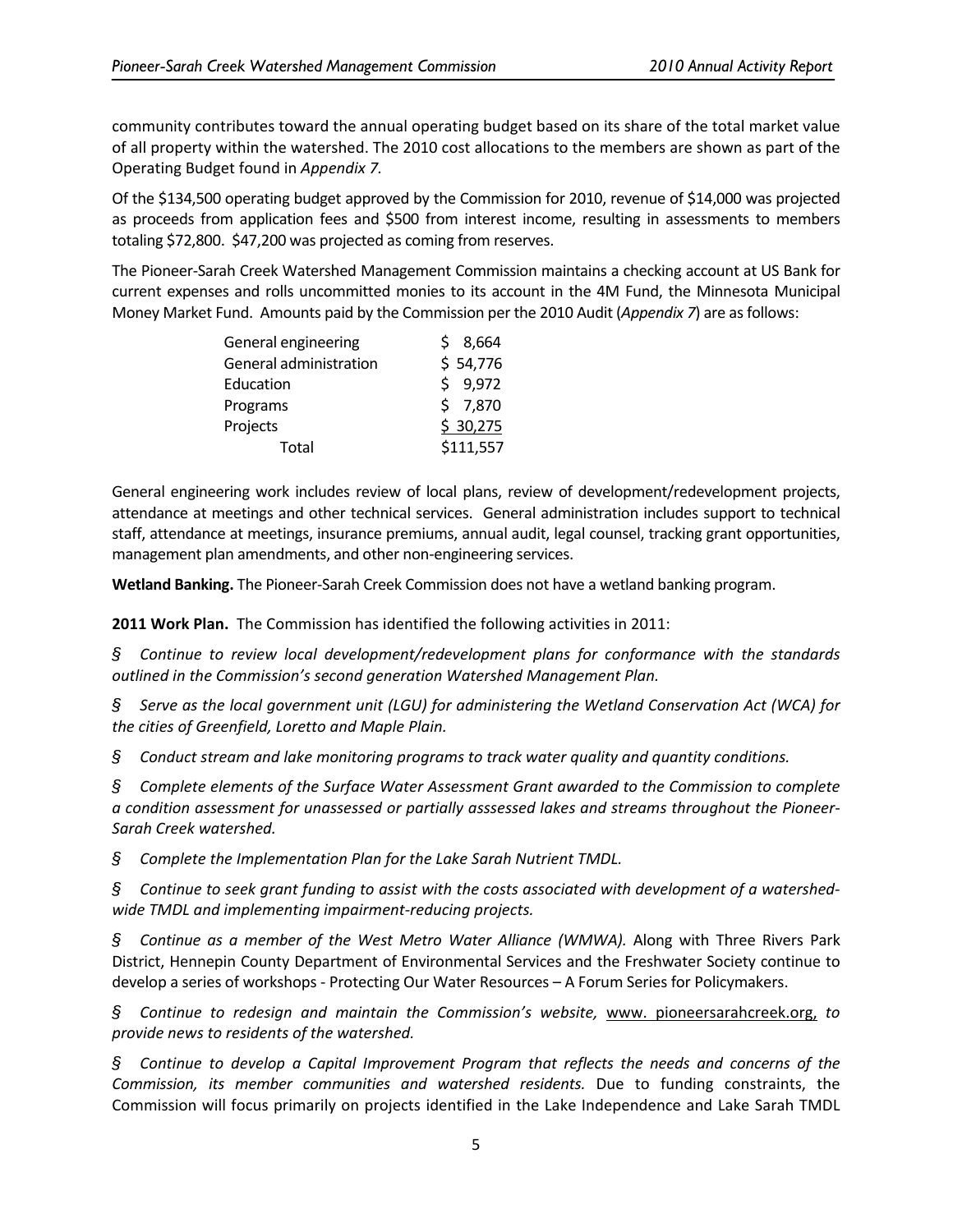Implementation Plans and consider other projects as funding becomes available.

*§ Adopt personnel policies as recommended by BWSR.*

*§ Adopt a 2012 operating budget.*

*§ Promote river stewardship through the River Watch program. Encourage participation by local school students and their teachers.*

§ *Partner with the Hennepin County Department of Environmental Services (HCDES) in the Stream Health Evaluation Program (SHEP).*

§ One of the objectives the Commission identified in 2009 was to consider revising its existing Shoreline, Erosion and Sediment Control and Stormwater Management model ordinances. This objective was delayed pending approval of all six local plans. This goal will be consolidated with the one below.

§ Develop new nutrient management regulations and wetland buffer model ordinances for adoption by member cities as part of Phase 2 of the Lake Independence TMDL Implementation Plan.

§ Participate in and/or coordinate curlyleaf pondweed treatment for Lake Sarah and identify and implement nutrient reduction controls for the Spurzem wetland. These projects, included as goals for 2010, will be included as projects in the Commission's CIP.

§ *Publish an Annual Activity Report summarizing the Commission's yearly activities and financial reporting.*